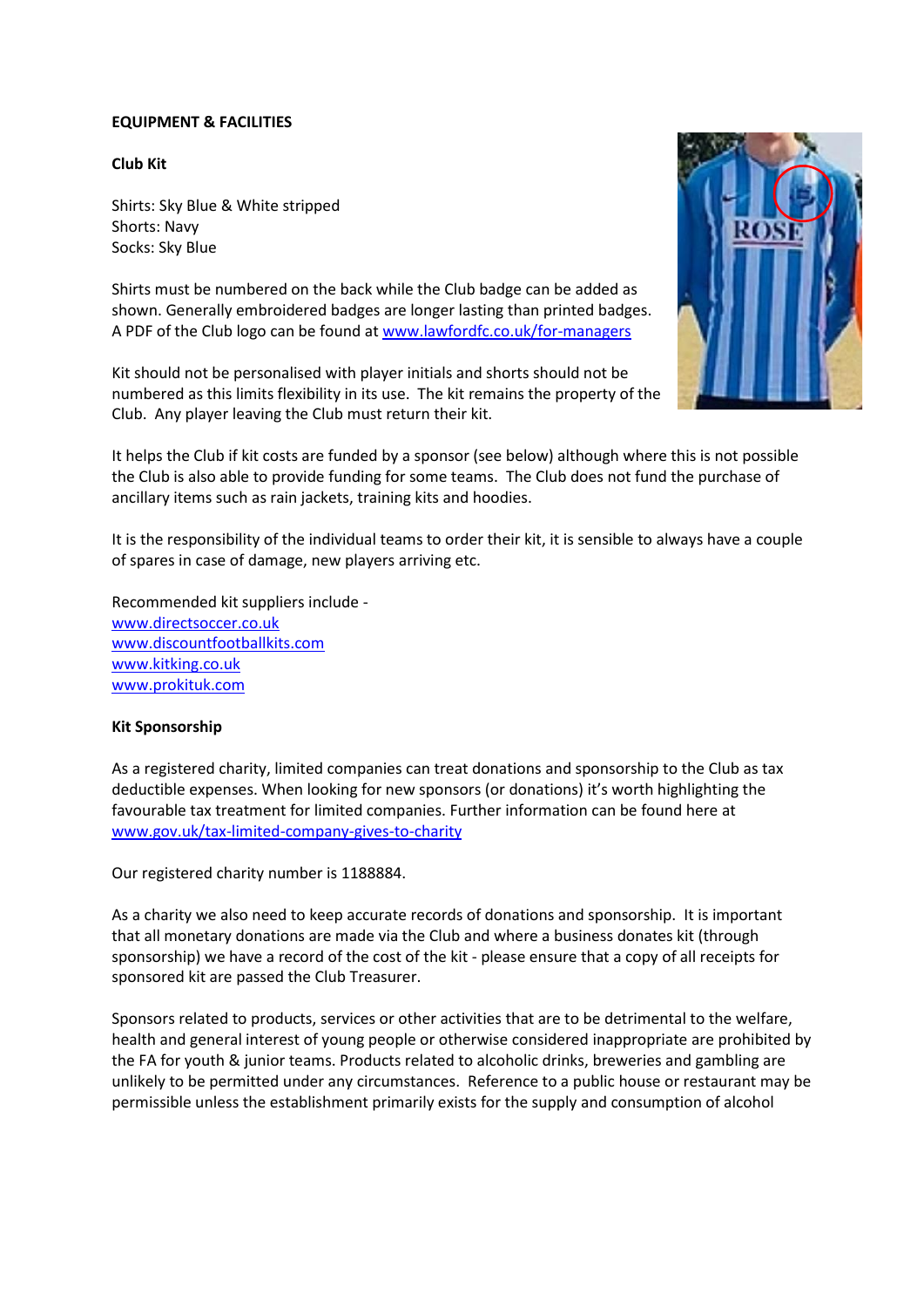### **Keys**

A set of keys for the car park gate, the gate behind the Clubhouse and to unlock the goals can be obtained from Dave Atton [\(attondb@aol.com\)](mailto:attondb@aol.com).

## **Changing Rooms**

Use of the changing rooms is prioritised to the senior teams and U18s. All other players normally arrive for fixtures in their kit. Parents / carers are responsible for washing their child's kit. The Changing rooms can be made available, should they be required for other age groups if available, especially in poor weather.

# **Expenditure**

All expenditure made on behalf the Club must be agreed with the Club Treasurer in advance.

# **Training Arrangements**

It is usual for teams to train at least once a week throughout the season. New teams are encouraged to train on a Saturday morning where there is no restriction on the start time or the amount of space that is needed. If, however Saturday training is not possible then teams need to be added to the midweek training schedule that is in place to manage the limited space and time during the darker months. Managers need to speak to Carl White (07740098707 – [carl.2.white@hotmail.com\)](mailto:carl.2.white@hotmail.com) to understand where there are free slots.

During the winter months the training pitch is heavily used, it is common that by December the pitch is waterlogged and unusable. Teams have the option of training away from School Lane on an artificial pitch or indoors if required. It is the responsibility of the individual team manager to make these arrangements and agree payment with Club Treasurer in advance. It is worth noting that most of the local facilities are booked by the summer for winter training.

### **Known Winter Training Facilities**

- East Bergholt High School
- University of Essex
- Harwich Leisure Centre
- Stanway School
- Goals @ St Helena School
- Philip Morant School
- Colne School Brightlingsea
- Manningtree High School (Not a great outdoor surface)
- Leisure World (Northern Gateway Opening Summer 2021).

Where a number of teams are trying to get into the same facility it would make sense for one of the managers to try and co-ordinate for all teams.

Any questions on this should be aimed at the managers of older age groups who have experience trying to arrange winter training.